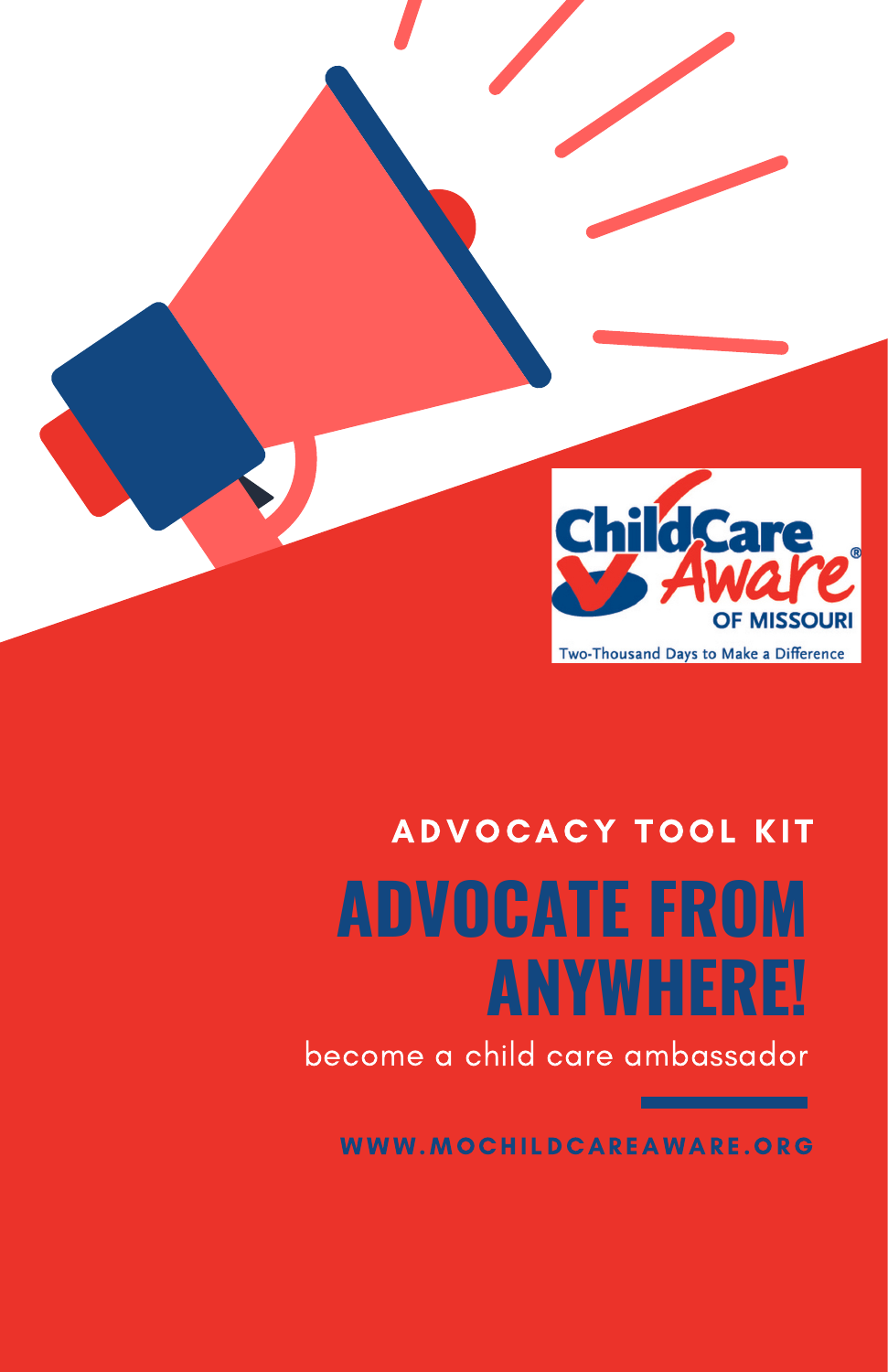### <span id="page-1-0"></span>**Welcome to Child Care Aware® of Missouri's Advocacy Tool Kit!**

Child Care Aware® of Missouri believes in the power of advocacy and empowering families, as well as child care educators, to elevate their voices to decision-makers to make an impact on the issues they care about. Simply said, advocacy is standing up for what we believe in, sharing our passion, and sharing things we see. For example, you can just as easily advocate on behalf of a child to their teacher as you can about child care to your local, state, or federal legislators.

We understand this process can seem a bit daunting and intimidating. Child Care Aware<sup>®</sup> of Missouri wants to assure you that your voice does matter and can make a difference in the lives of Missouri children, families, early childhood professionals, and child care educators.

The purpose of this Advocacy Tool Kit is to help you feel confident in starting powerful conversations around the issues you care about with policymakers and elected officials. By combining and focusing many voices on child care issues, we have a much better chance of leaders listening.

This toolkit will provide you with a better understanding of your elected officials at the state level and how to contact them. You will find explanations of the state legislative process, voting, and elections. We provide information about the best times and ways to reach decision-makers, as well as a few sample emails or phone calls to help you start this process.

#### *The single most important action you can take is to get to know and build a relationship with your legislator.*

We hope you will also join Child Care Aware<sup>®</sup> of Missouri in our mission to raise the quality of early child care educational experiences in Missouri by improving child care services through training, education, quality standards, coaching, business support, and policy work. You can read more about our advocacy goals [here.](https://mochildcareaware.org/wp-content/uploads/2022/03/Advocacy-Focus-on-Letterhead.pdf)

We are truly grateful for your role in the lives of young children and your willingness to learn how to elevate your voice on their behalf.

Carissa Figgins

Assistant Chief of Community Impact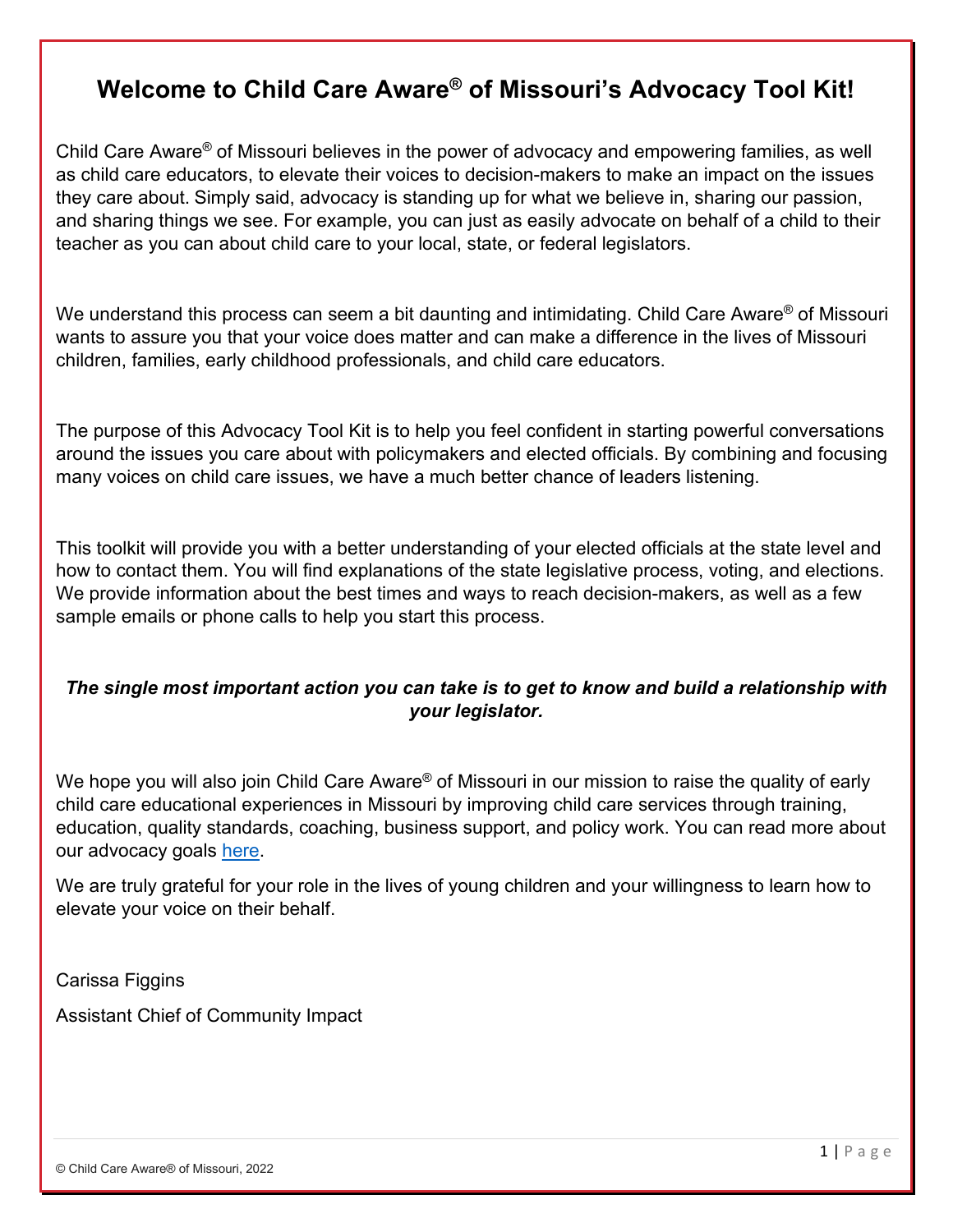## **Contents**

| Welcome to Child Care Aware® of Missouri's Advocacy Tool Kit!  1 |  |
|------------------------------------------------------------------|--|
|                                                                  |  |
| Child Care Aware® of Missouri 2022 Advocacy Focus Areas  4       |  |
|                                                                  |  |
|                                                                  |  |
| When to Advocate During the Legislative Process  10              |  |
|                                                                  |  |
|                                                                  |  |
|                                                                  |  |
| Sample Legislator Phone Call and Letter/E-mail 17                |  |
|                                                                  |  |



Two-Thousand Days to Make a Difference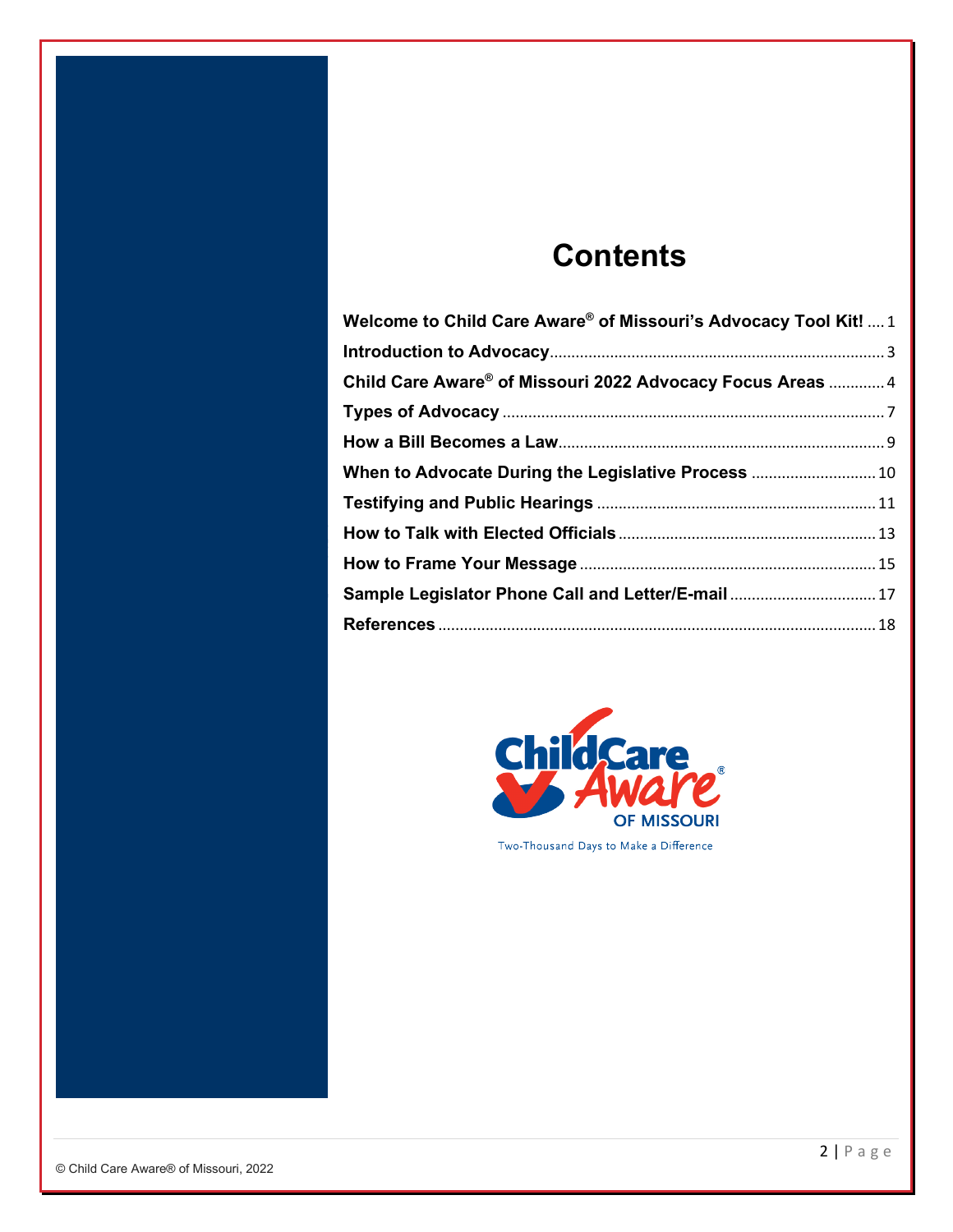## **Introduction to Advocacy**

<span id="page-3-0"></span>*Advocacy* is any action that builds support for a specific issue among stakeholders, elected officials, community members, the media, and the general public. You might not think of yourself as an advocate, but many of us take action every day!

As an advocate, you might:

- Stand up for what you believe
- Share your passion
- Share your experiences
- Provide input towards a solution

#### *Why Should You Advocate?*

As an early childhood advocate, you have an opportunity to educate elected officials and community leaders, become involved in issues, and improve outcomes that affect children, families, and early childhood educators.

Developing long-term relationships with the elected officials in your community is essential to becoming an effective advocate.

Tips for communicating and building relationships with your elected officials:

- Invite a legislator to visit a local child care program or your child care program
- Provide a legislator with information or educational materials on a particular topic
- Stay informed on legislative positions and current bills
- Testify before a legislative committee

(Start Early, 2021)

## *THE TOP THREE THINGS TO KNOW ABOUT ADVOCACY*

- 1. Advocacy is any action that builds support for a specific issue.
- 2. Anyone can advocate, and you may already be taking action without even realizing it.
- 3. Consider building a relationship with the elected officials in your community.

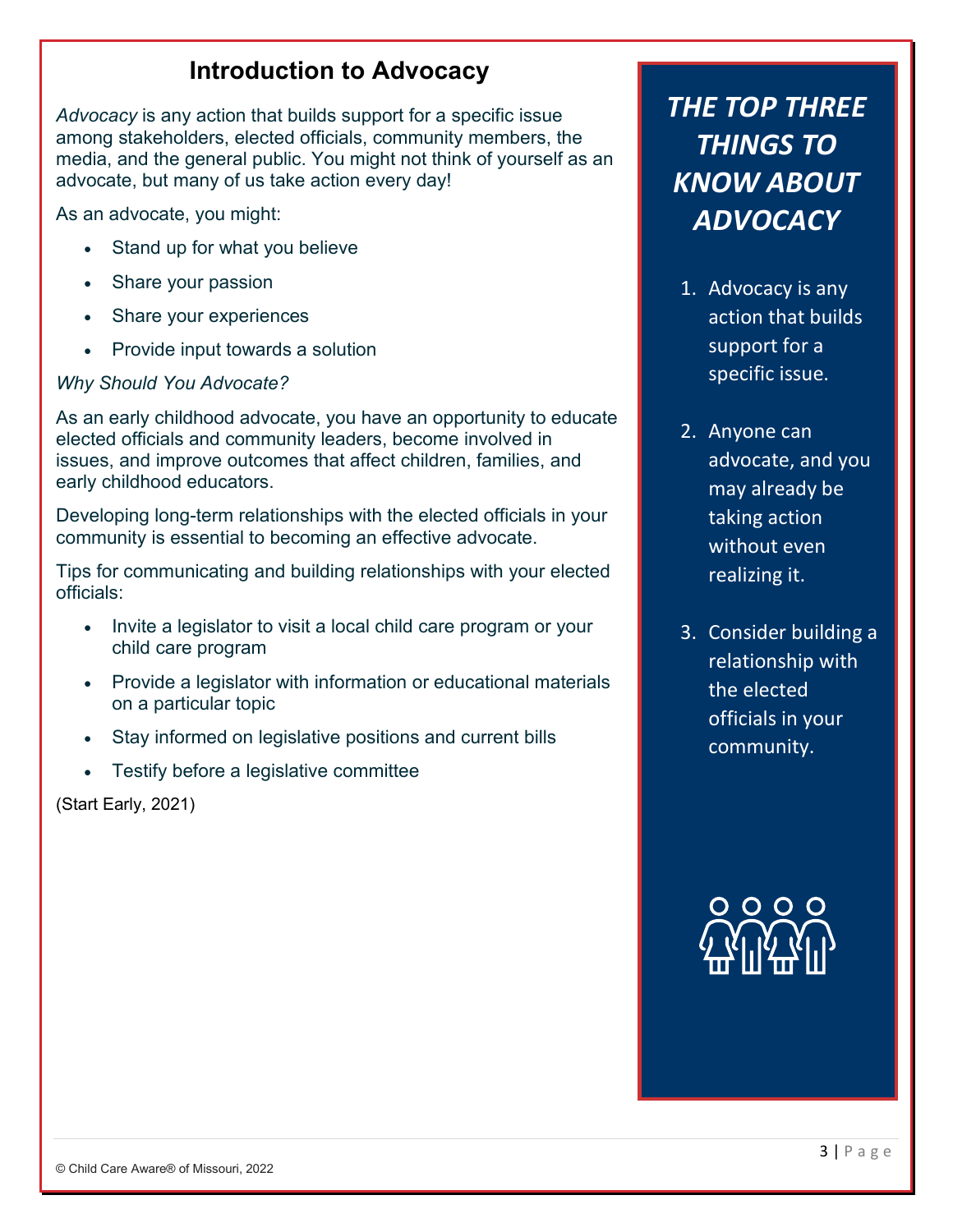## <span id="page-4-0"></span>**Child Care Aware® of Missouri 2022 Advocacy Focus Areas**

*1. To assist families and educators in advocating on their own behalf.*

*2. To engage and mobilize key legislators who will champion affordable and accessible child care for families and a significant wage increase for educators.* 

- *3. To reduce the stigma associated with the early childhood profession.*
- *4. To support the early social and emotional development of young children.*
- Provide resources to early childhood educators and families to advocate on their own behalf utilizing our data, research, and information.
- Advocate to increase the access to early care and education for parents and children.
- Educate, create awareness, provide toolkits, and create a communication plan to involve staff, board members, working families, early childhood educators, and contracted Capacity Building Partners to inform legislators/policymakers on the importance of
	- o Increasing workforce and wage compensation.
	- o Increasing the capacity of child care across all regions of the state.
	- o Highlight policies and processes to ease the financial burden on families.
- Create and sustain access for early childhood educators to higher education through the T.E.A.C.H. MISSOURI Scholarship Program and the CDA Scholarship Project.
- Maintain the involvement of decision-makers by elevating the public profile of the child care workforce and wage compensation by disseminating information on achievements within the early childhood workforce.
- Advocate for ongoing financial support of access to higher education and training, emphasizing supports for child safety, health, and well-being.
- Increase awareness of the need for social support networks for children, families, and child care educators to address trauma and crisis.
- Advocate for the physical, social, and emotional wellbeing of children while under the supervision of child care educators.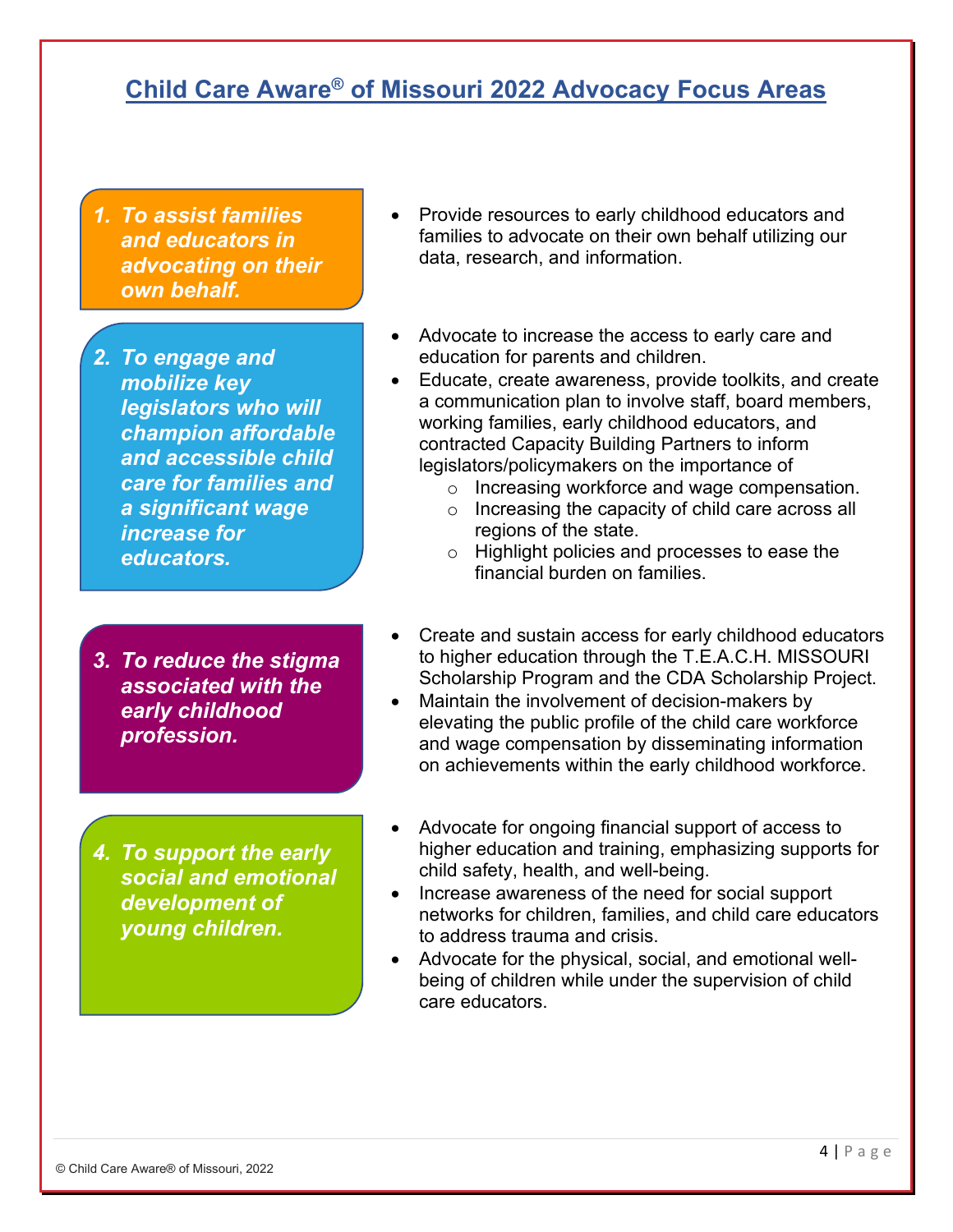#### **Child Care Aware® of Missouri 2022 Advocacy Focus Areas**

High-quality child care is an essential component of Missouri's economy. Suppose families do not have a quality child care program to take their children to each day. In that case, they cannot help contribute to the economy or financially provide for their family. However, quality child care programs cannot exist unless there are dedicated early childhood educators to staff these programs. Early childhood educators play an essential role in the economy and the foundational years of a child's life.

Despite their critical role, child care educators are not adequately compensated for their work, resulting in high turnover in the field. This results in many child care programs operating at a reduced capacity due to lack of staff or running the risk of burning out or overworking the current staff. When a child care program retains quality staff, it can best serve the families in their community. When families have a positive environment to take their children to each day, they can perform their best at work.

Child Care Aware® of Missouri has a unique responsibility to educate and build awareness across the early childhood landscape, including families, educators, community stakeholders, and the business community. We have identified four advocacy areas for the 2022 legislative session.

#### **1. Workforce and Wage Compensation**

Early childhood educators are essential to a child's future well-being and play a significant role in a child's learning and development. As professionals, early childhood educators spend considerable time planning curriculum, supporting brain and socio-emotional development, and supporting the needs of families outside of the classroom.

- Early childhood educators are essential to the economy and allow for families to go to work each day.
- Despite their critical role, the average pay rate in Missouri for an early childhood educator is \$10.45 an hour. Compared to the average pay for a Kindergarten teacher at \$27.68, early childhood educators pay the penalty by choosing to work with younger children (Center for the Study of Child Care Employment, 2020).
- In addition to facing low compensation rates, early childhood educators are surrounded by high turnover in the field and no policies that outline minimum education requirements.
- Public K-12 teachers in Missouri receive employee benefits such as paid vacation and sick time, retirement plans, professional development days, health insurance, parental leave, etc. However, early childhood educators do not typically have access to employee benefits.

#### **2. Affordability**

Child care is a significant investment for most families. For some, child care costs are higher than their annual income.

- High prices put a strain on family budgets and can lead to extensive debt for families.
- In Missouri, the average cost for an infant and a 4-year-old to attend child care is around \$16,000 a year in a child care center and \$10,000 a year for family child care. A single parent could expect to pay about 40% of their income for infant care at a center-based facility. A two-parent household, living at the poverty level could expect to pay nearly 70% of their income for infant care at a center-based facility (Child Care Aware® of America, 2019).
- Families may qualify to receive child care subsidies through the state, but subsidy payments to programs do not reflect the full cost of care. This leads to high co-pays for families to help cover the cost of child care.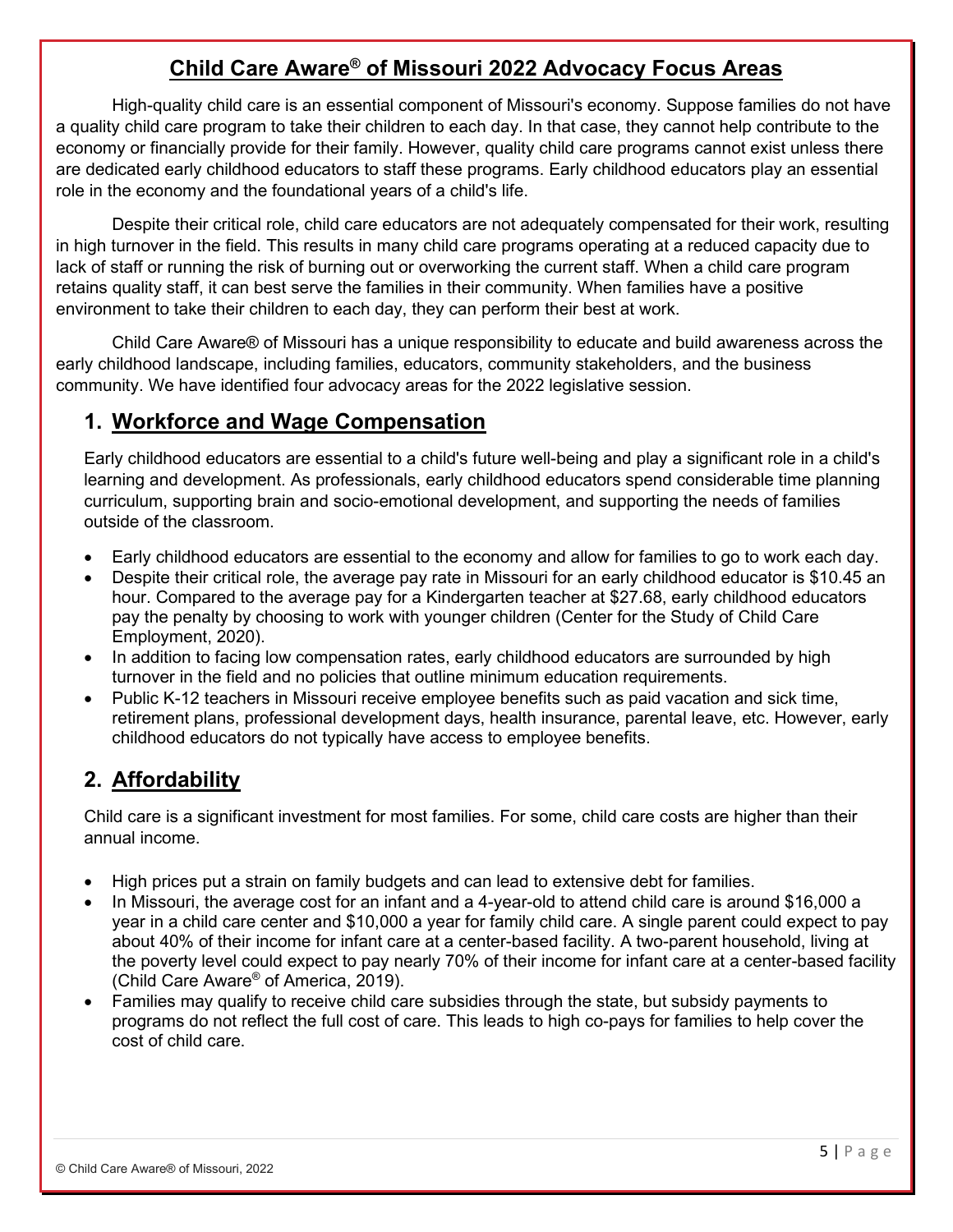"I live in rural Missouri, and I make about \$270 a week at my job. I have three children, two-year-old twins and an eight-year-old. It costs me \$250 a week to send my children to child care. This is my copayment to my child care program despite being eligible for the child care subsidy program. I take pride in my work, and having a job is very important to me. However, it seems like it would just be more beneficial for me just to be a stay-at-home mom."

**Mom In Camden County** 

#### **3. Investment**

Without child care, Missouri does not work. However, child care choices for families are constrained by the cost of care, low supply, and high demand in significant portions of the state.

- Investments in high-quality early childhood experiences positively impact a child's well-being and governmental budget. Children who receive quality early childhood learning experiences earn higher wages as adults and draw on fewer government resources (Lynch, 2015).
- When parents have access to high-quality child care, they can increase their work hours, avoid missing workdays, and pursue further education (Hamm, 2019).
- Across the United States, working families lose more than \$8.3 billion in wages annually due to inaccessible child care (First Five Years Fund, 2022).

"There are 11 child care programs in my community, and all of them are full with a waitlist. I need child care immediately so I can go back to work. I just do not know what to do." **Family in Randolph County**

#### **4. Child Well-being**

Child care educators create safe physical environments to shape social emotional development of young children. They play a crucial role in developing healthy habits that will follow these young children into their adult life.

- Early childhood is a time of rapid growth and development. It is very important for children to develop healthy habits, positive mental health, and coping skills that will influence their social and emotional development throughout life.
- Quality, early childhood educators with knowledge of appropriate classroom practices lay the groundwork for developing a child's physical, social, and emotional needs.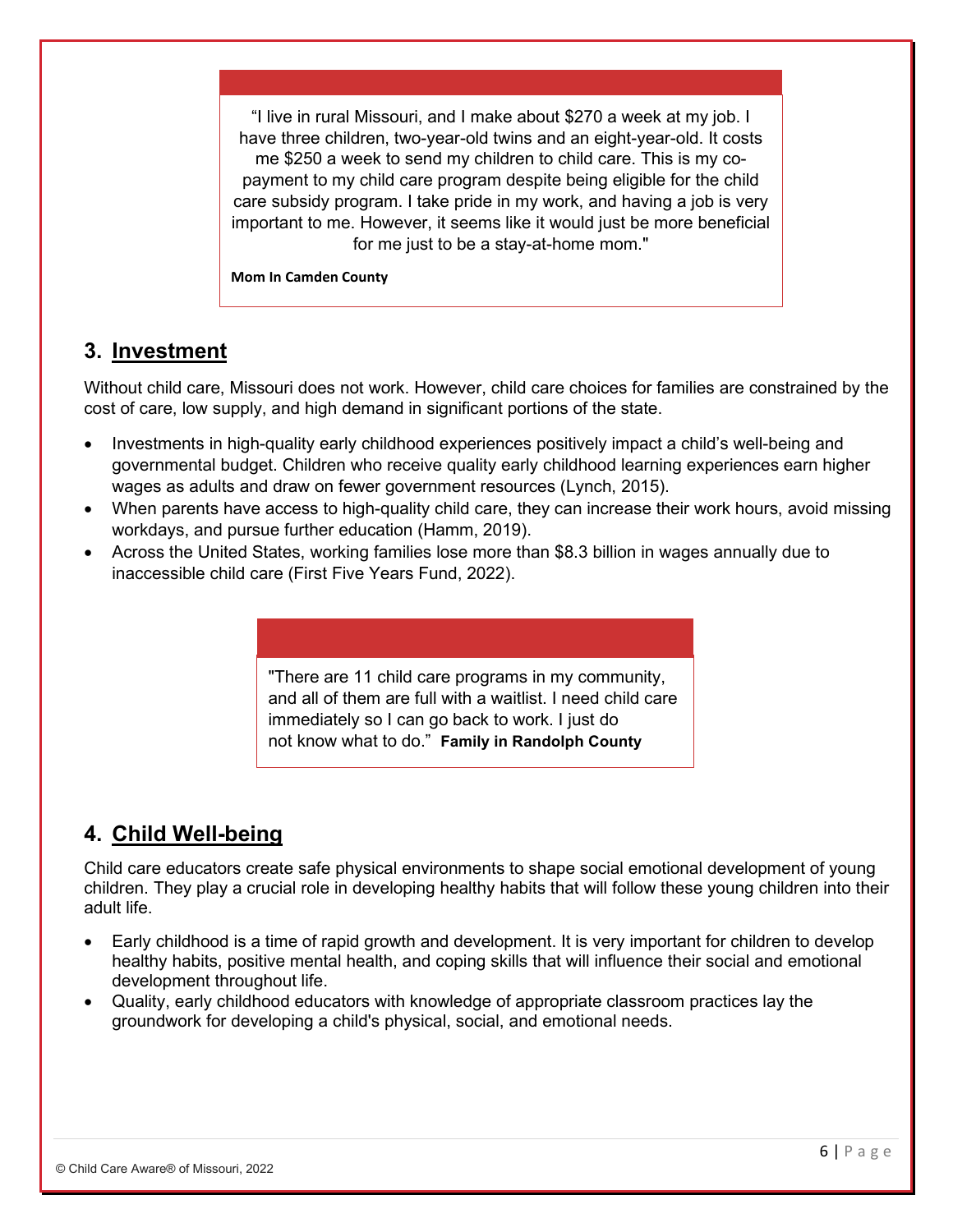## **Types of Advocacy**

#### <span id="page-7-0"></span>**Case Advocacy**

Case advocacy acts on behalf of an individual, group, or family. It is crucial to document service-delivery problems and share necessary information to identify policy issues.

A case advocate might:

- Be familiar or research eligibility requirements of a specific program or policy
- Document a problem and reach out to others to inquire if they have had similar issues
- Meet with local agency staff to discuss solutions to the problem

#### **Administrative Advocacy**

Administrative advocacy provides input and influences rules, agency policies, regulations, and executive orders. Decisions are often made informally, so interacting with the managing entity can be an effective way to achieve positive change!

An administrative advocate might:

- Develop and maintain relationships with agency staff to influence decision making
- Participate in a forum or focus group opportunities with early childhood stakeholders and state officials
- Provide reliable information on how the implications of a policy will affect your community

#### **Legislative Advocacy**

Legislative advocacy is working with legislators to educate and inform them on policies or programs that will impact their constituents.

A legislative advocate might:

- communicate with legislators or their staff through multiple channels such as emails, letters, phone calls, or personal visits
- testify before legislative committees
- meet with staff of the governor's office to help draw attention to the issue in your community
- Invite legislators to your business to help them understand how policies impact early childhood

## *The Top 3 Things About Types of Advocacy*

- 1. Case advocacy acts on behalf of an individual, group, or family.
- 2. Administrative advocacy is influencing rules, policies, and regulations.
- 3. Legislative advocacy is working to inform and educate legislators on early childhood issues.

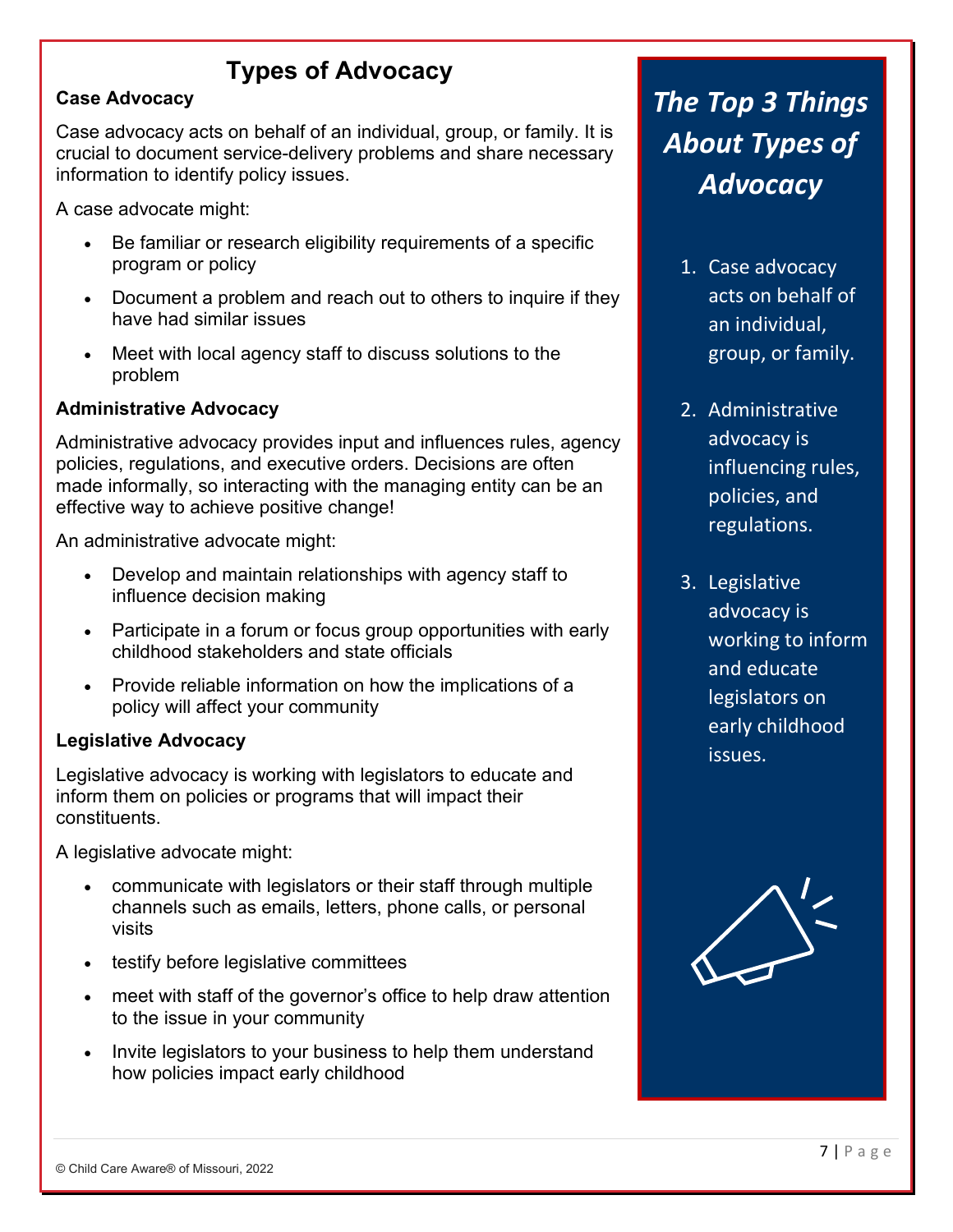#### **Media Advocacy**

Media advocacy uses mass media to create awareness and influence others on early childhood issues strategically. By bringing your case to the media's attention, you can create public support and recognition.

A media advocate might:

- Reach out to local reporters to make them aware of the lack of child care options for families in your area
- Contact local radio or television stations to share your expertise on early childhood
- Mobilize other professionals or families to support the issue as well
- Share important local media coverage with your elected officials
- Utilize your social media accounts to draw attention to an issue

(Start Early, 2009)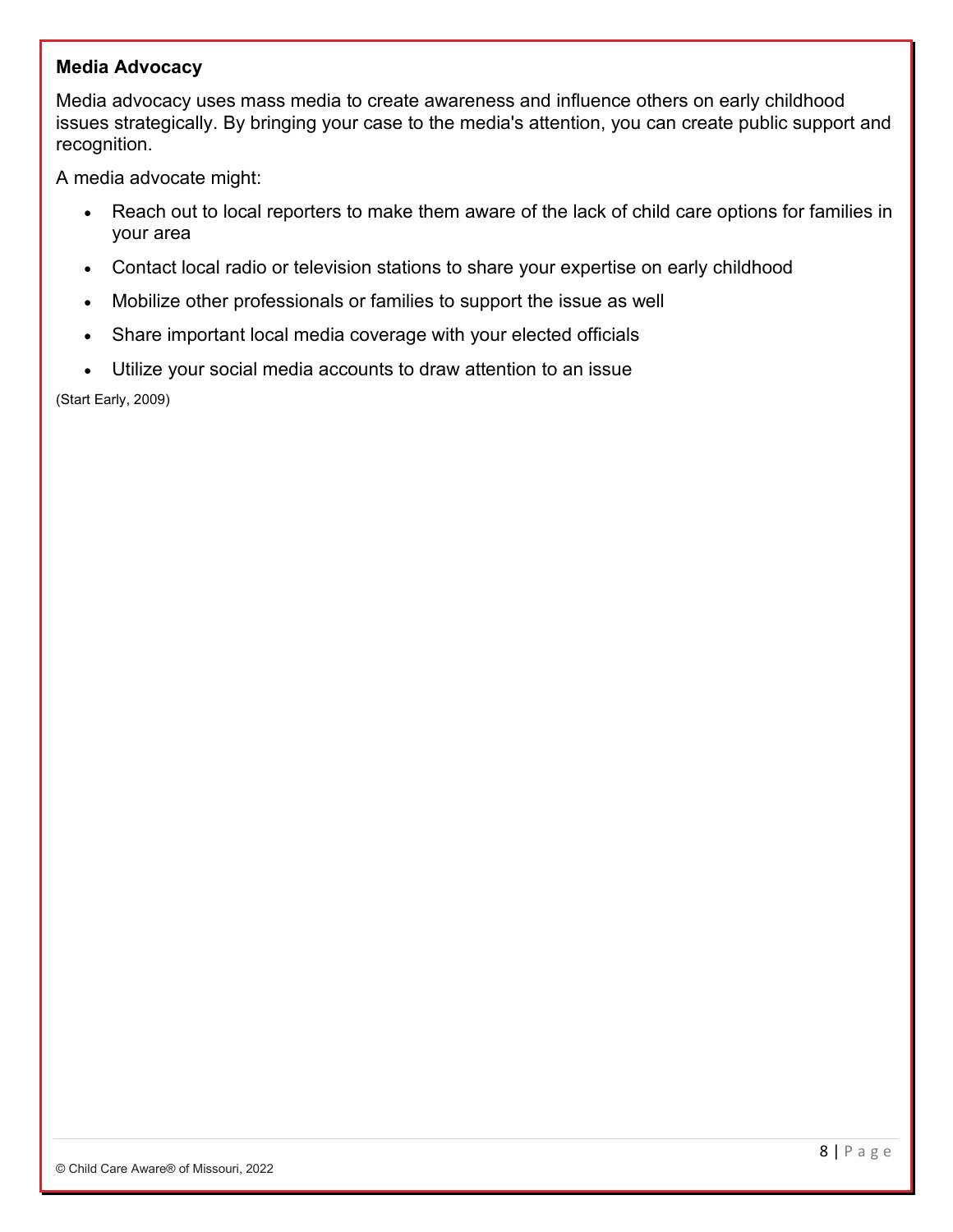# **How a Bill Becomes a Law**

A bill is introduced by a Senator or Representative to their chamber.

> The bill is assigned to a committee. The committee holds hearings and work sessions.

The committee votes on the bill and then it is sent to the floor for a debate. Sometimes filibusters can happen, and the bill is stalled.

> The bill is sent to the second chamber where legislators hold hearings and work sessions.

Once the bill passes in the second chamber, it is sent to the floor for a debate and is read a third time. Sometimes the Senate and the House bills will be different and a conference committee is appointed to reconcile the bills.

> After the bill passes a majority vote in both chambers, it will move to the executive office (Governor's office). The Governor can either sign the bill into a law or veto the bill.

If the Governor vetoes the bill, the Senate and House can override the bill with a two-thirds majority vote.







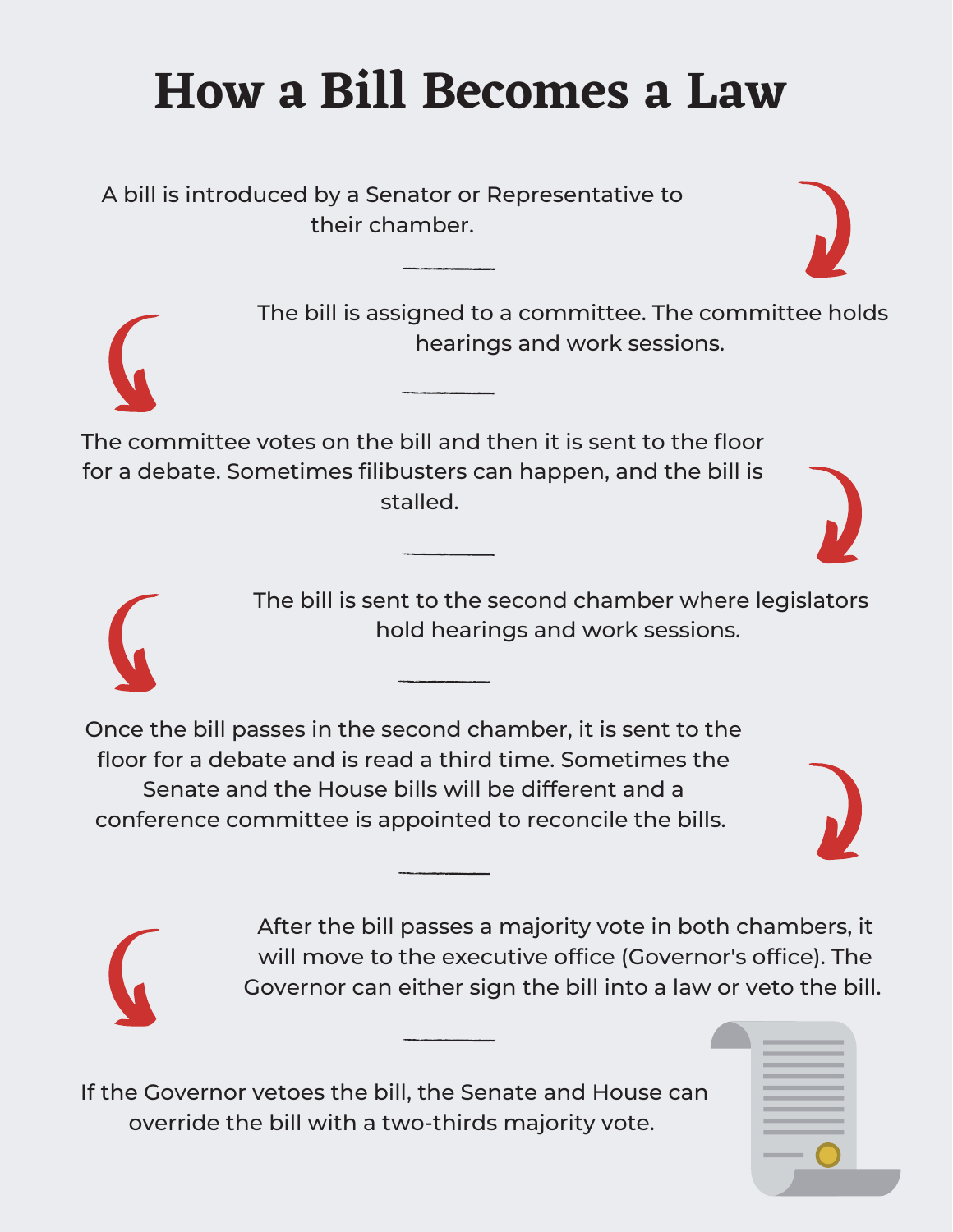## **When to Advocate During the Legislative Process**

Each year, thousands of bills are introduced in the legislative process. However, many of these bills never become laws. Often, the outcome of a bill depends significantly on the support or opposition from chambers of commerce, unions, nonprofit advocacy organizations, and grassroots organizations. You can voice your support for early childhood bills and play a significant role in helping a particular bill move forward. You have the power to influence the decision-making process.

#### **When a bill is filed:**

Bill filling starts on December 1<sup>st</sup>, before the legislative session begins in January. You can call and write your representatives to let them know that the issue is critical and ask them to speak with other members of relevant committees.

#### **If a bill moves through a committee:**

You can continue to write, email, and call your legislator and express the importance of the particular bill. At the state level, you could have the opportunity to testify or submit written testimony in response to a bill in front of a hearing committee.

#### **If the bill moves forward in the second chamber:**

You can begin to extend your outreach activities to include the Governor's office. Executive support can change the course of a bill drastically.

However, the legislative process starts well before the formal session. Policymakers utilize July-December to create and hone objectives for the upcoming session. This time is the longest part of the legislative process, so informing and educating lawmakers before the legislative session begins is just as important.

(Start Early, 2009)

*The Top 3 Things About Advocating During the Legislative Process*

- 1. Bill filing starts on December 1<sup>st</sup>.
- 2. Write, email, and call your legislator throughout the process.
- 3. Executive support can be essential.

| فر |  |
|----|--|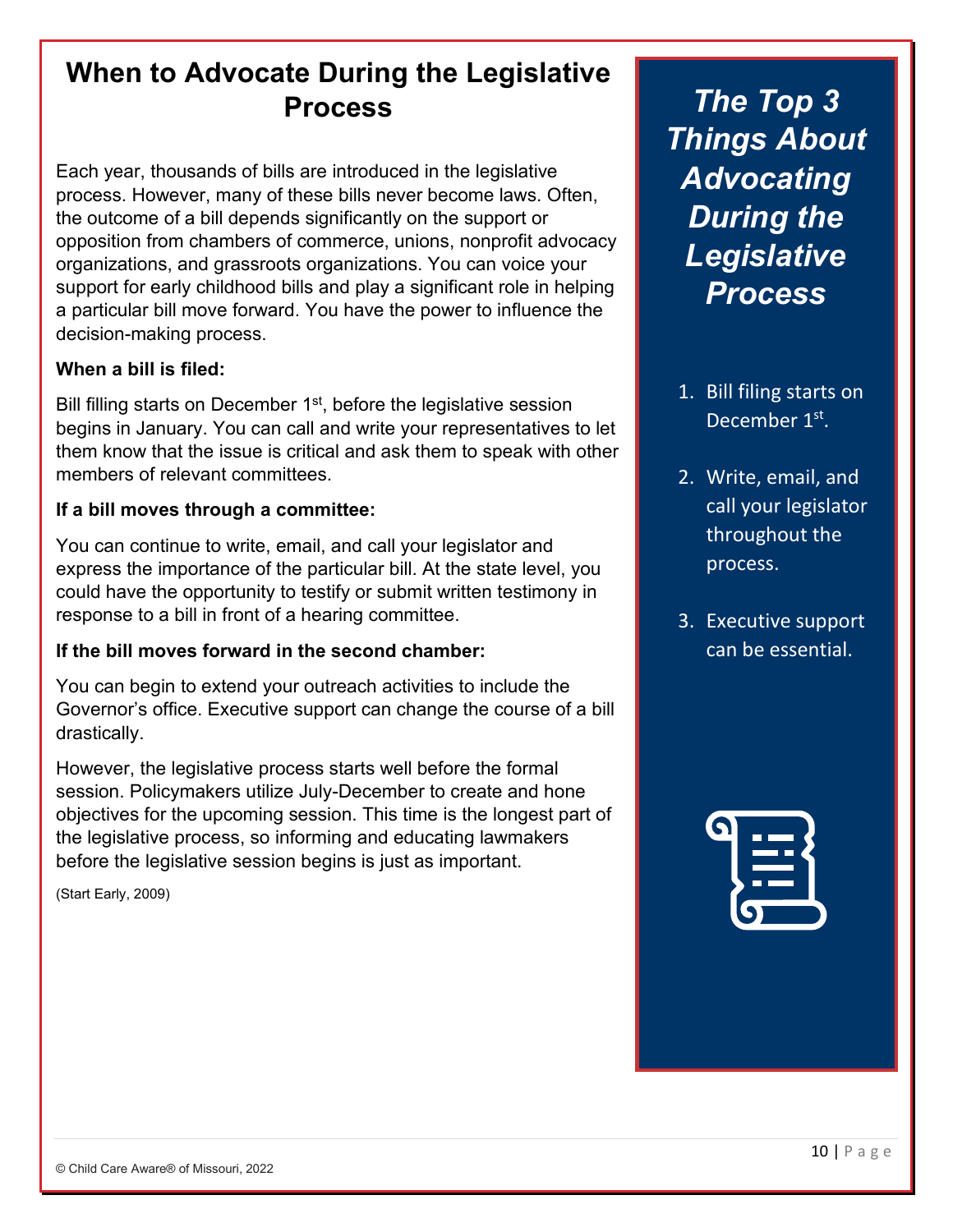## **Testifying and Public Hearings**

To become a law, every bill in Missouri will have a public hearing before a Legislative Committee. You could have an opportunity to speak at a public hearing and let your state legislators know your opinion, and share your experiences. Below are some things you need to know about the process and some tips to help you follow proper procedures.

Information on Public Hearings:

Scheduled hearings can be found by visiting the Senate [\(www.senate.mo.gov\)](http://www.senate.mo.gov/) or the House website [\(www.house.mo.gov\)](http://www.house.mo.gov/). Copies of the bills are also available on the House and Senate websites.

#### **What to Know and What to Expect:**

- Know the time and location of the hearing
- Be on time  $-$  if you are late, you can submit written information and a witness form (found in the hearing room) after the hearing is over.
- When you arrive, complete and turn in a witness form to the Chair's staff. Witness forms can usually be found on the witness table facing the Committee members' chairs.
- You should also be sure to provide enough copies of any written testimony to every committee member and committee staff.
- Generally, witnesses have the opportunity to present testimony as those favoring the bill, those opposing the bill, and those who are neither for nor against the bill but would like to provide information on the bill.
- Be prepared for questions and comments from committee members – if you are unsure of an answer, let the committee know you will follow up with a written response.
- Utilize your own experience and knowledge, but be prepared to support your viewpoint with facts and data.

## *The Top 3 Things about Testifying & Public Hearings*

- 1. Utilize this opportunity to inform and educate legislators on important issues.
- 2. Always be respectful to committee members, staff, and other witnesses.
- 3. Use your expertise and knowledge but be prepared with facts and data to support your opinion.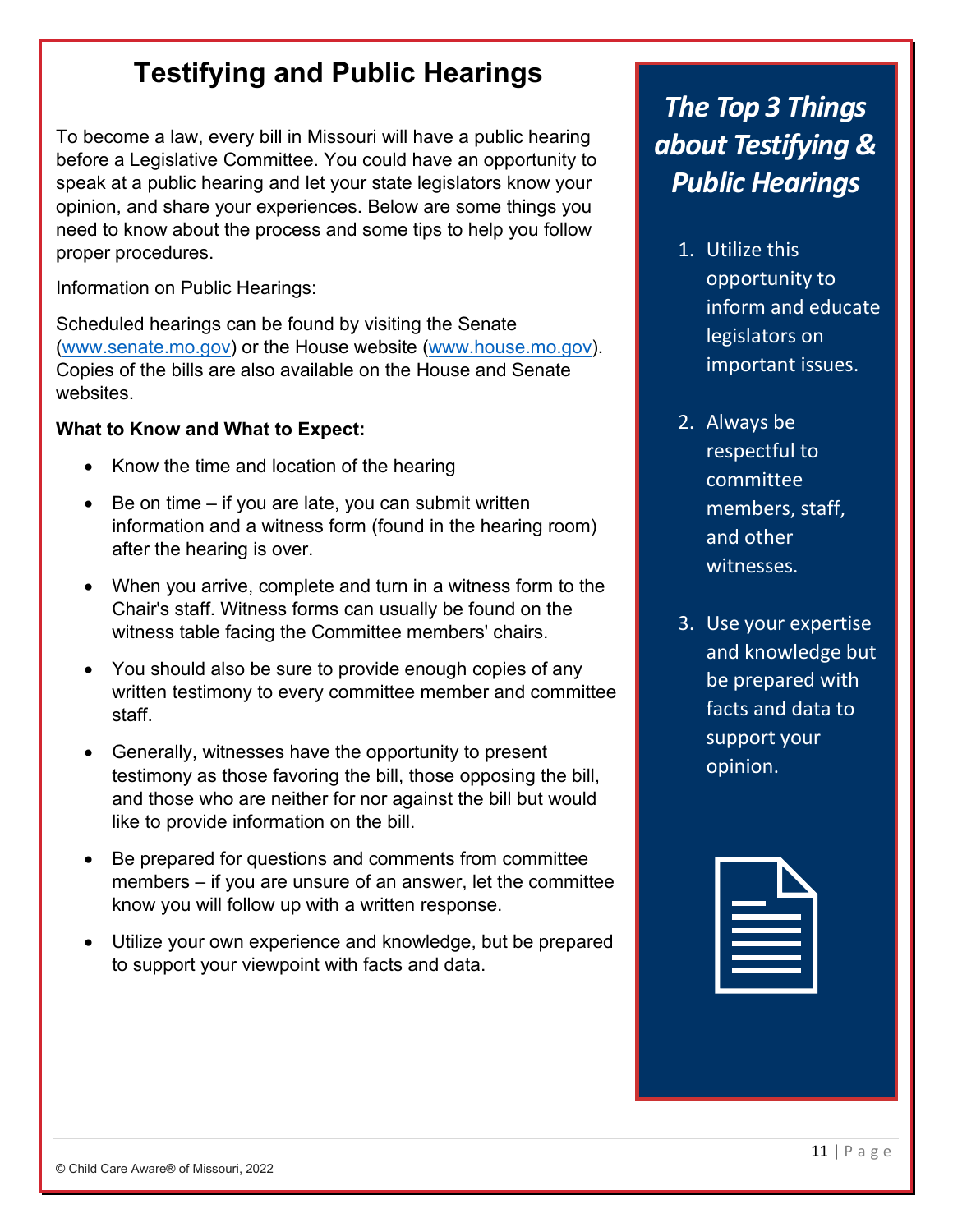#### **Presenting Your Testimony:**

- When it is your turn to testify, you should address the chairperson first and then the committee members.
- Introduce yourself, the name of the organization you represent, and if you favor, oppose, or provide information about the bill.
- Identify the bill by its number.
- Time is usually limited to 3-5 minutes. Briefly explain your recommendation and your position on the bill.
- Be prepared to present your testimony in one minute your time may be limited.
- Avoid using acronyms or other technical languages.
- If a committee member asks you a question, be sure to respond with "Chair or Senator/Representative (Last Name).
- If you do not know a committee member's name, refer to them as "Senator" or "Representative."
- Always thank the committee member for their service.

#### **Follow-up:**

- Committee will typically vote on bills about a week after they take public testimony. Sometimes the committee will vote right after the public hearing.
- Committee action is public, so you can stay and listen to debates/votes.
- Find out how the committee voted by following up with the committee chair's staff or tracking the bill online.
- Consider sending thank you notes to each committee member, thanking them for their time, and summarizing your testimony.

#### **Other Helpful Tips**:

- Familiarize yourself with the names of the Legislators who are on the committee by looking up their pictures and biographies on the House and Senate websites.
- Be respectful and do not insult or criticize committee members, staff, or other witnesses.
- Do not respond to inappropriate comments.
- This process can be intimidating, so be sure to relax and take it one step at a time.

(Missouri Foundation for Health, 2021)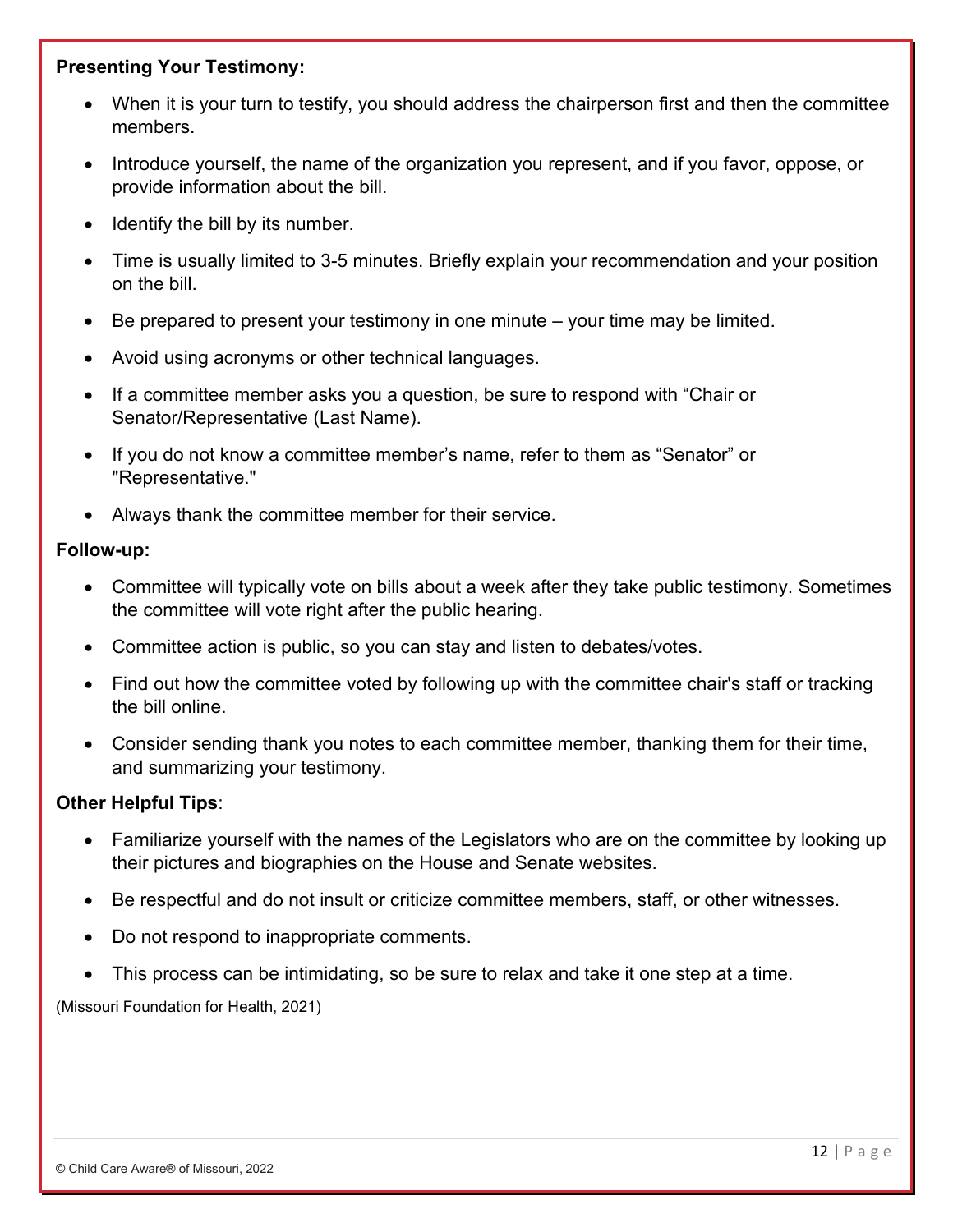## **How to Talk with Elected Officials**

When using any form of communication with an elected official, be sure to define yourself. Let them know that you are essential and an expert on the issue. Make sure the elected official understands that your issue is a priority. Be sure to connect your issue with a larger plan and public appeal.

Developing a relationship with elected officials is the most effective way to earn support on early childhood issues. Personal relationships with mutual trust can be established by scheduling program tours, phone calls, letters, in-person meetings, and social media. Below are some helpful tips to make sure your voice is heard.

When communicating with elected officials via phone calls, letters, and emails:

- Identify yourself as a constituent, and be sure to include your full name, address, and phone number
- Keep your communication brief and concise
- If possible, limit written communication to one page and phone calls to about 5 minutes
- If you are addressing specific legislation, always use the bill number
- Be sure to include facts and use local information and examples to support your point
- Include a call to action and let the legislator know what you want them to do

When scheduling an in-person meeting with your elected official:

- Communicate with the elected official's assistant via phone or email to coordinate an appointment
- Have several dates and times available and plan on only meeting for 10-15 minutes if you are meeting your elected official at the Capital.
- It may be beneficial to plan your visit when your elected official is in their home city from June to December.
- Let the legislators' assistant know what issue you would like to discuss with the legislator.
- Come to the meeting dressed professionally and prepared with talking points.

*The Top 3 Things to Know About Talking with Your Elected Official*

- 1. Keep communication brief and concise.
- 2. Come prepared and end with a call to action.
- 3. Always thank your elected official.

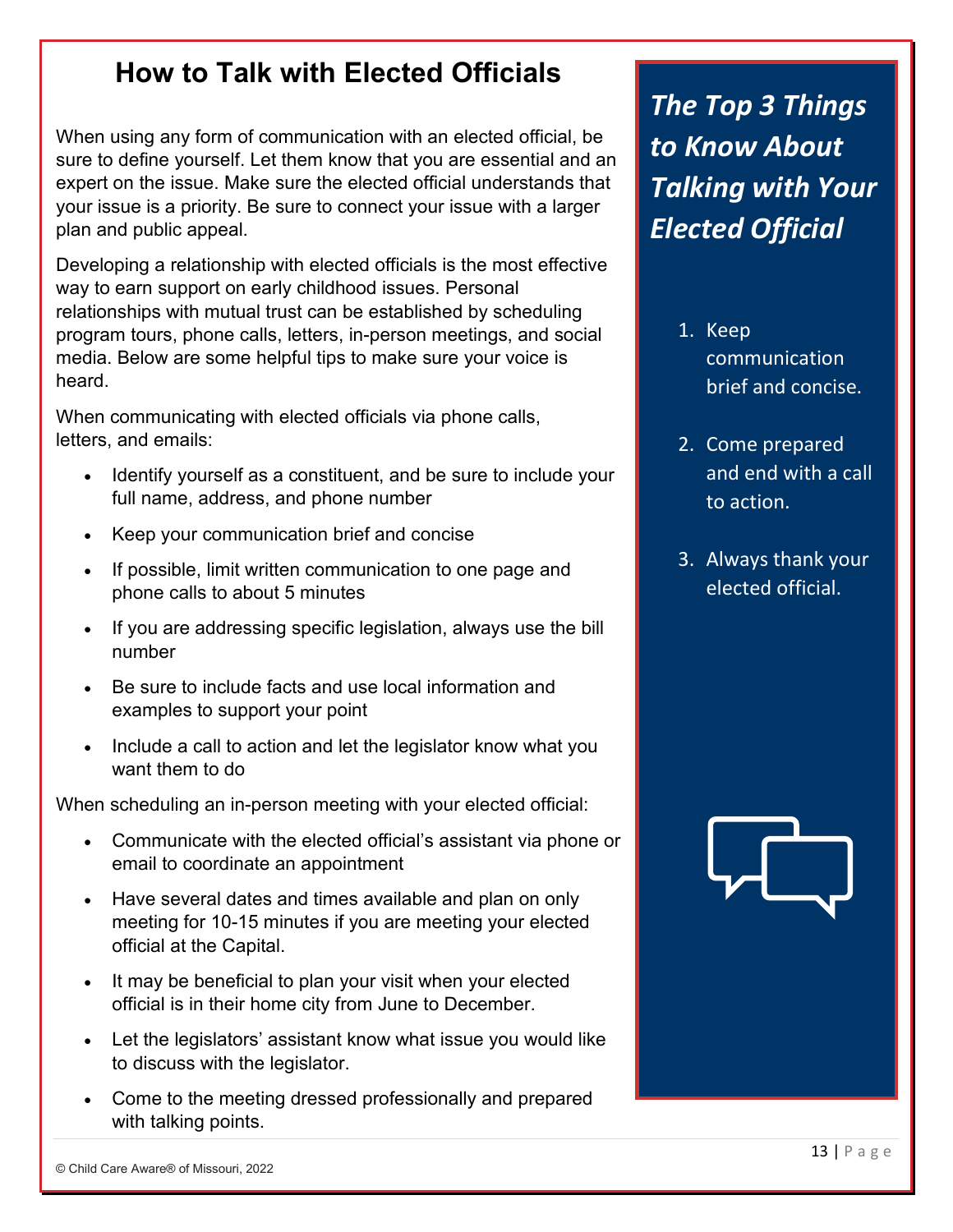- Anticipate opposing arguments and be prepared to defend your perspective
- Be friendly and positive, even if you disagree with the legislator's viewpoint
- Bring educational materials and relevant data to help persuade the legislator on the importance of the issue
- Be sure to end with a call to action  $-$  do you want the legislator to vote for a specific bill, sponsor legislator, talk with colleagues, etc.
- Always thank your legislator and their staff members for their time and any action they plan to take
- Be sure to follow up after the meeting via email and thank legislators/their staff for their time, and remind them of commitments to action they made

Inviting elected officials to visit your local program can significantly demonstrate to policymakers firsthand the environments required for positive early childhood experiences. These visits allow elected officials to connect the policies they create with children and educators in their district and see how they make a difference.

When inviting elected officials to visit your program:

- Find out when legislators will be in your area by viewing the session calendar for the Missouri General Assembly
- Give sufficient notice to the legislator if there is a specific time you would like them to visit
- Confirm the data at least one week in advance and find out how many people will be visiting with the elected official
- Inform local media to attend, but be sure to let the elected official know and get permission from parents for photographs/names to be used in the media
- On the day of the visit, be available to welcome the elected official and introduce all staff, children, and parents.
- Use the visit as an opportunity to inform the official about important early childhood issues and demonstrate the importance of a robust age-appropriate learning environment.
- Take photos to send to the official with follow-up correspondence, and it could be a great addition to your program newsletter.
- Follow-up after the visit with a thank you note and continue the relationship when you have specific information to share about early childhood.

(Missouri Foundation for Health, 2021)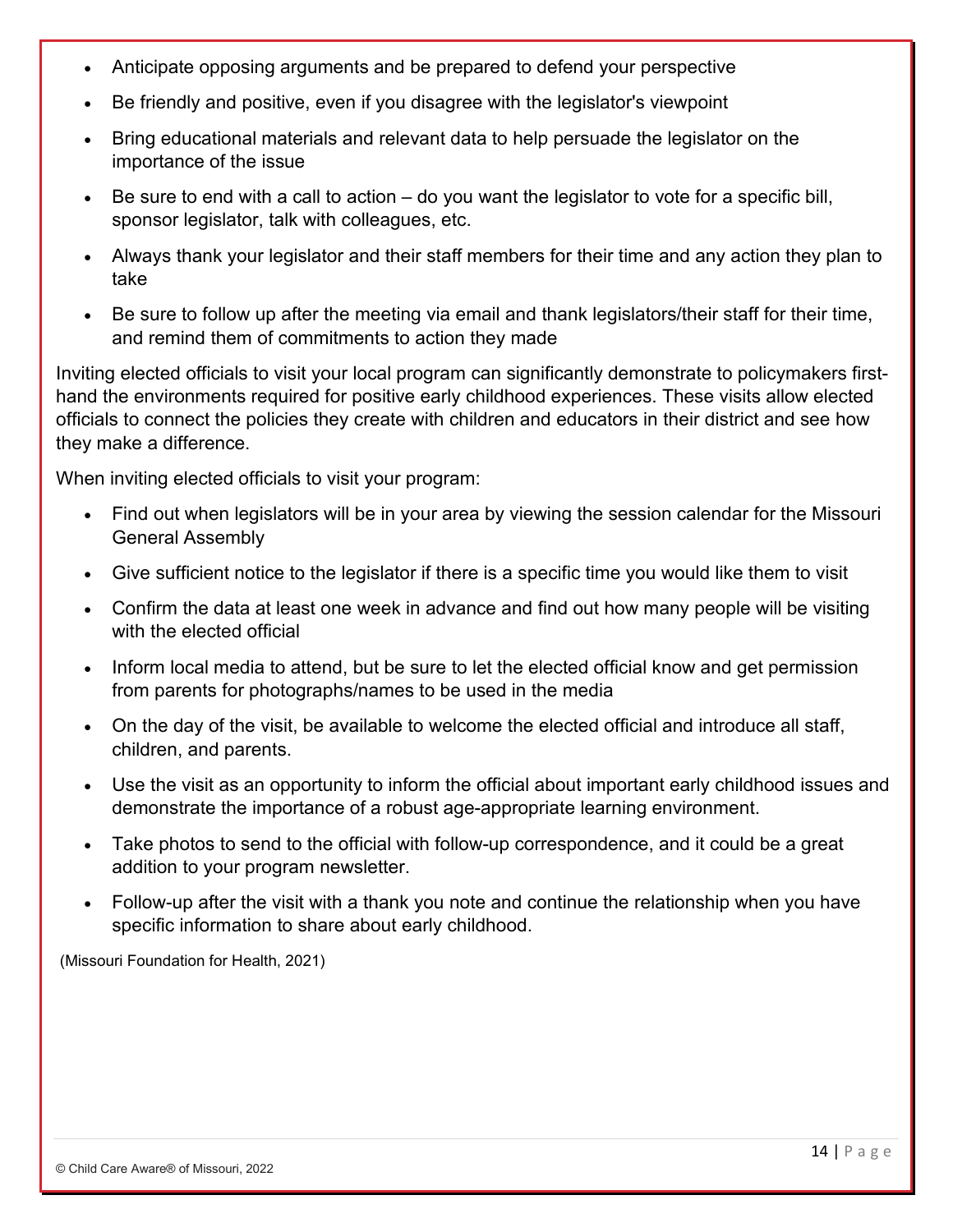## **How to Frame Your Message**

Before you begin your advocacy work, you will need to create concise messaging. Highlight the importance of change and call for action from your audiences. You should not assume elected officials or other community members are well-versed in all the details of early childhood issues. This is where your advocacy can have a significant impact!

Developing clear and concise messages about the issues within early childhood is a powerful tool. You can use the **EPIC** format to **E**ngage, state the **P**roblem, **I**nform your audience, and share a **C**all to action to create a meaningful message.

Your message should:

#### **Engage** the audience

- Identify your audience
- Choose information that will resonate and educate them on your issue

#### State the **Problem**

- Clearly and briefly describe the problem
- Consider the Who, What, When, Where, Why, and How of your problem.

**Inform** your audience about possible solutions

- Be prepared to discuss solutions
- Consider providing evidence for your recommendations.

#### **Call** to Action

- Keep your request specific and clear
- Give your audience an immediate way to get involved

#### (Start Early, 2009)

*The Top 3 Things to Know About Framing Your Message*

- 1. Do not assume elected officials are well-versed on early childhood issues.
- 2. Be clear and specific.
- 3. Remember the EPIC format.



The EPIC format is trademarked by the organization RESULTS (www.results.org)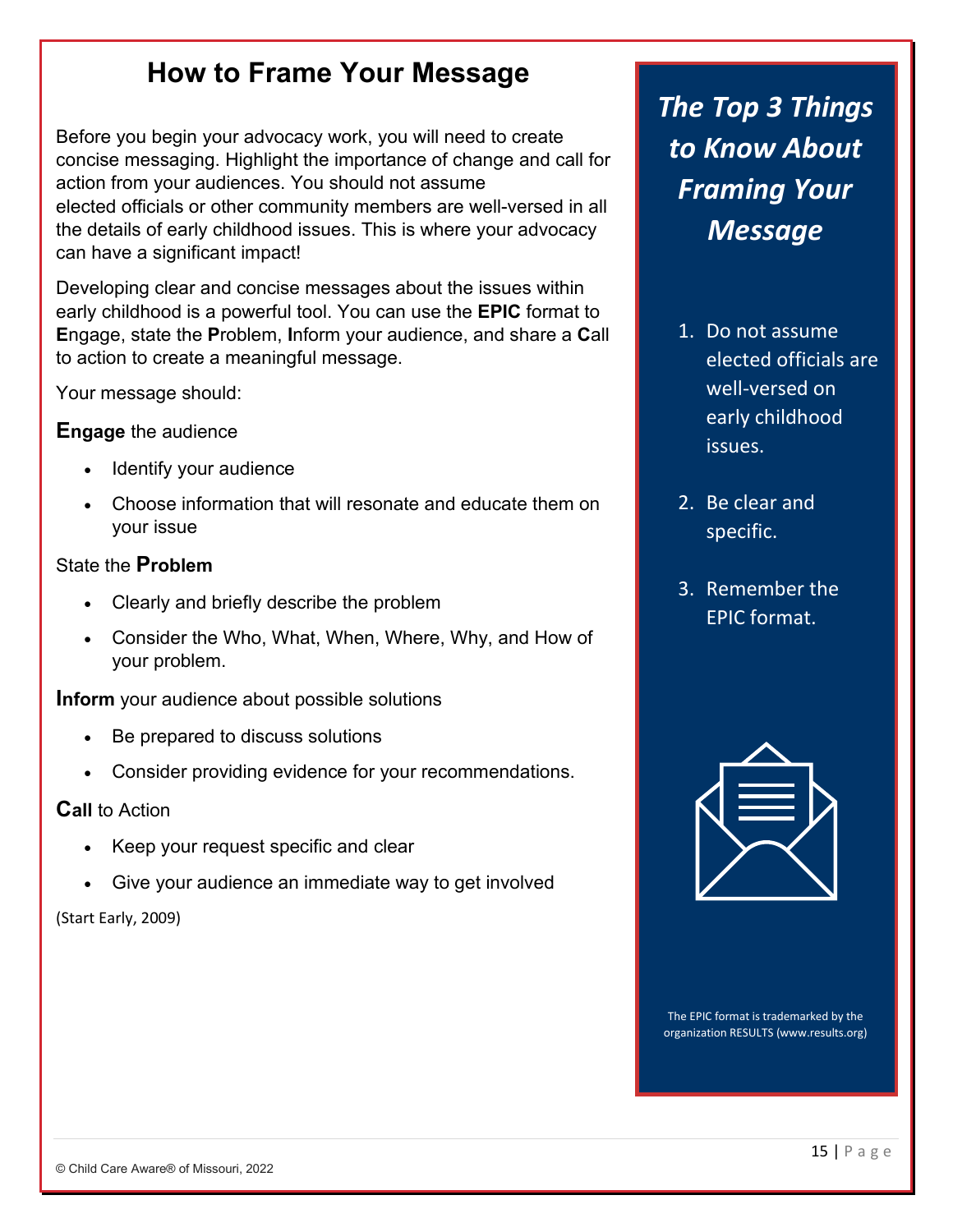|                                  | <b>Engage the</b><br><b>Audience</b>                                                                                                                                                                                                          | <b>State the Problem</b>                                                                                                                                                                                                                                                                                                                                                                            | <b>Inform Your</b><br><b>Audience</b>                                                                                                                                                                                                                                                                            | <b>Call to Action</b>                                                                                                                                                                                                                        |
|----------------------------------|-----------------------------------------------------------------------------------------------------------------------------------------------------------------------------------------------------------------------------------------------|-----------------------------------------------------------------------------------------------------------------------------------------------------------------------------------------------------------------------------------------------------------------------------------------------------------------------------------------------------------------------------------------------------|------------------------------------------------------------------------------------------------------------------------------------------------------------------------------------------------------------------------------------------------------------------------------------------------------------------|----------------------------------------------------------------------------------------------------------------------------------------------------------------------------------------------------------------------------------------------|
| Lawmakers                        | I am the owner of<br>a family child<br>care business in<br>your district.                                                                                                                                                                     | Our community is in<br>desperate need of<br>more licensed child<br>care options. I have<br>to turn families away<br>almost every day and<br>have a waitlist almost<br>a year long. I have<br>heard from other<br>community members<br>that would be willing<br>to open a child care<br>business, but they<br>need business<br>support and funding<br>opportunities to get<br>their program started. | The federal<br>government has<br>included \$10 billion<br>in relief funding for<br>child care. This<br>funding could<br>support new or<br>existing child care<br>programs and<br>assist them in<br>opening a business<br>or expanding their<br>current business<br>where child care is<br>desperately<br>needed. | Will you support<br>this funding being<br>used to start new<br>child care<br>businesses or<br>expand current<br>businesses? Will<br>you ask your<br>legislative peers to<br>address the lack of<br>child care in many<br>areas of the state? |
| Early Childhood<br>Professionals | As an early<br>childhood<br>educator, I am<br>sure you have<br>received many<br>calls from families<br>that need child<br>care.                                                                                                               | Our community is in<br>desperate need of<br>more child care<br>options. Many<br>families cannot find<br>care for their<br>children, and many<br>programs have year-<br>long waitlists. Has<br>your program had to<br>turn away families<br>because you are at<br>capacity?                                                                                                                          | The federal<br>government has<br>included \$10 billion<br>in relief funding for<br>child care. This<br>funding could<br>support new or<br>existing child care<br>programs and<br>assist them in<br>opening a business<br>or expanding their<br>current business<br>where child care is<br>desperately<br>needed. | Will you call your<br>legislators and ask<br>them to consider<br>utilizing this funding<br>to support new<br>child care programs<br>or expand existing<br>programs?                                                                          |
| <b>Business Leaders</b>          | Early childhood<br>programs are<br>essential to our<br>state's economy.<br>If families do not<br>have a quality<br>child care<br>program to take<br>their children to<br>each day, they<br>cannot financially<br>provide for their<br>family. | Our community is in<br>desperate need of<br>more child care<br>options. Many<br>families struggle to<br>find child care for<br>their children, and it<br>can impede their<br>ability to go to work<br>or do their job<br>effectively.                                                                                                                                                               | The federal<br>government has<br>included \$10 billion<br>in relief funding for<br>child care. This<br>funding could<br>support new or<br>existing child care<br>programs and<br>assist them in<br>opening a business<br>or expanding their<br>current business<br>where child care is<br>desperately<br>needed. | Will you call your<br>legislators and ask<br>them to consider<br>utilizing this funding<br>to support new<br>child care programs<br>or expand existing<br>programs?                                                                          |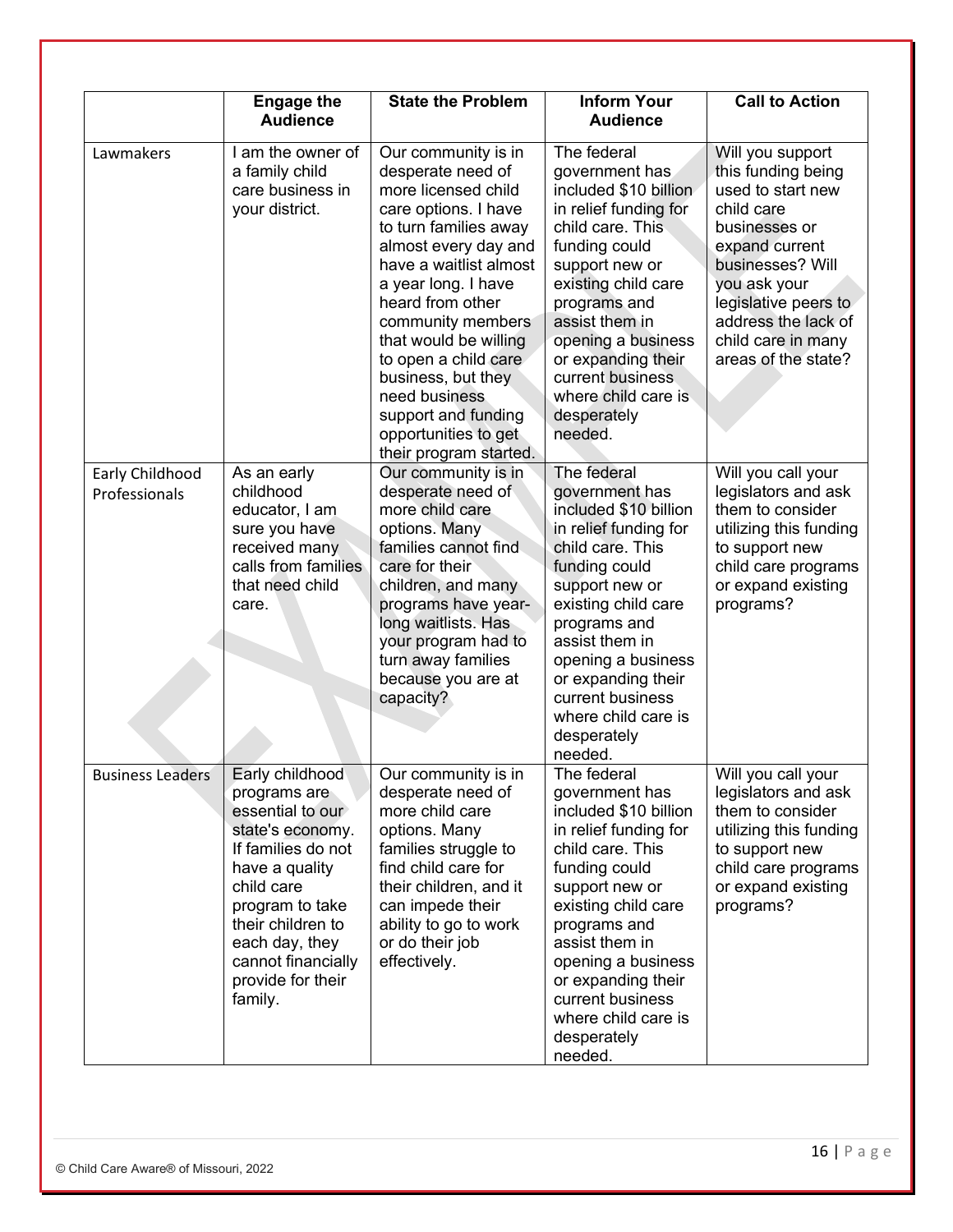## **Sample Legislator Phone Call and Letter/E-mail**

#### **Sample Phone Script**

- Hello, I am (your name), a constituent in Representative/Senator estimation is district.
- I am calling to speak with Representative/Senator about early childhood programs in our community.
- I ask that you support (bill name) to increase funding for high-quality early learning programs.

• The first five years are the most important of a child's development. Economists, business leaders, and researchers agree that high-quality early childhood services are among the smartest public investments we can make.

• Early childhood programs provide the best and most cost-effective way to give at-risk children the chance to succeed in school and become more productive adults.

• I ask that you vote to support legislation that increases funds for needed early childhood programs in your district. These funds will significantly affect the lives of young children and families in our community.

• Thank you for your hard work.

#### **Sample Letter/E-mail**

Dear Representative/Senator  $\qquad \qquad$ .

I am writing to you about the importance of early childhood programs in our community.

As a constituent in your district, I ask that you support (bill name) to increase funding for highquality early learning programs in our community. Research tells us that children who participate in high-quality early learning programs have better language, math, and social skills than their peers who missed this opportunity. They are also more likely to graduate from high school, less likely to become involved in crime, and more likely to become positive, productive citizens as adults.

The first five years are the most important of a child's development. Economists, business leaders, and researchers agree that high-quality early childhood services are among the smartest public investments we can make. Early childhood programs provide the best and most cost-effective way to give at-risk children the chance to succeed in school and become more productive adults.

My family child care program (name of your business) has a waiting list of XX children, and without additional funding, those families may go without child care. Please vote in support of (bill name) so that all the children in our community will be prepared to enter school ready to learn. Thank you for your hard work.